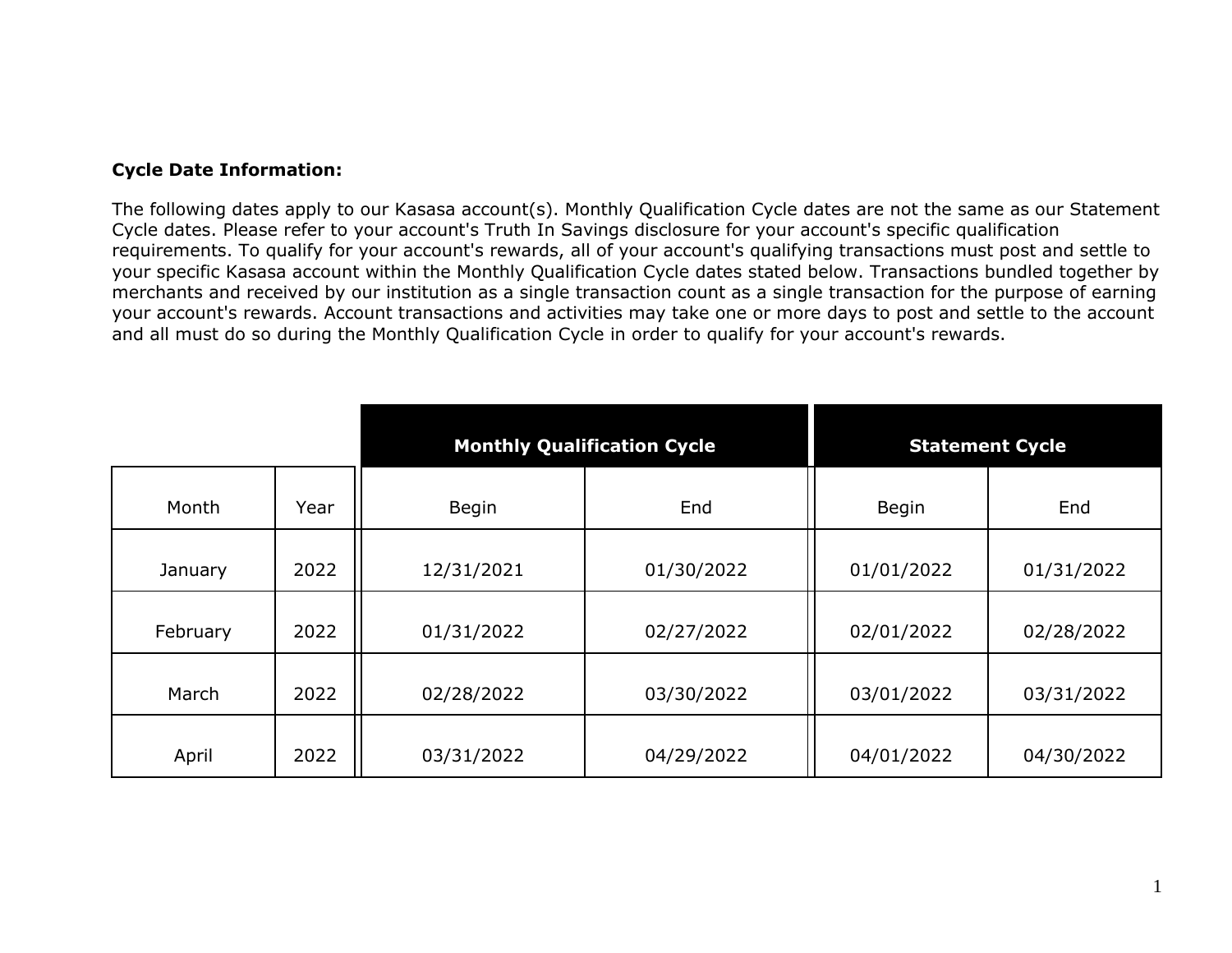| May       | 2022 | 04/30/2022 | 05/30/2022 | 05/01/2022 | 05/31/2022 |
|-----------|------|------------|------------|------------|------------|
| June      | 2022 | 05/31/2022 | 06/29/2022 | 06/01/2022 | 06/30/2022 |
| July      | 2022 | 06/30/2022 | 07/30/2022 | 07/01/2022 | 07/31/2022 |
| August    | 2022 | 07/31/2022 | 08/30/2022 | 08/01/2022 | 08/31/2022 |
| September | 2022 | 08/31/2022 | 09/29/2022 | 09/01/2022 | 09/30/2022 |
| October   | 2022 | 09/30/2022 | 10/30/2022 | 10/01/2022 | 10/31/2022 |
| November  | 2022 | 10/31/2022 | 11/29/2022 | 11/01/2022 | 11/30/2022 |
| December  | 2022 | 11/30/2022 | 12/30/2022 | 12/01/2022 | 12/31/2022 |
|           |      |            |            |            |            |
| January   | 2023 | 12/31/2022 | 01/30/2023 | 01/01/2023 | 01/31/2023 |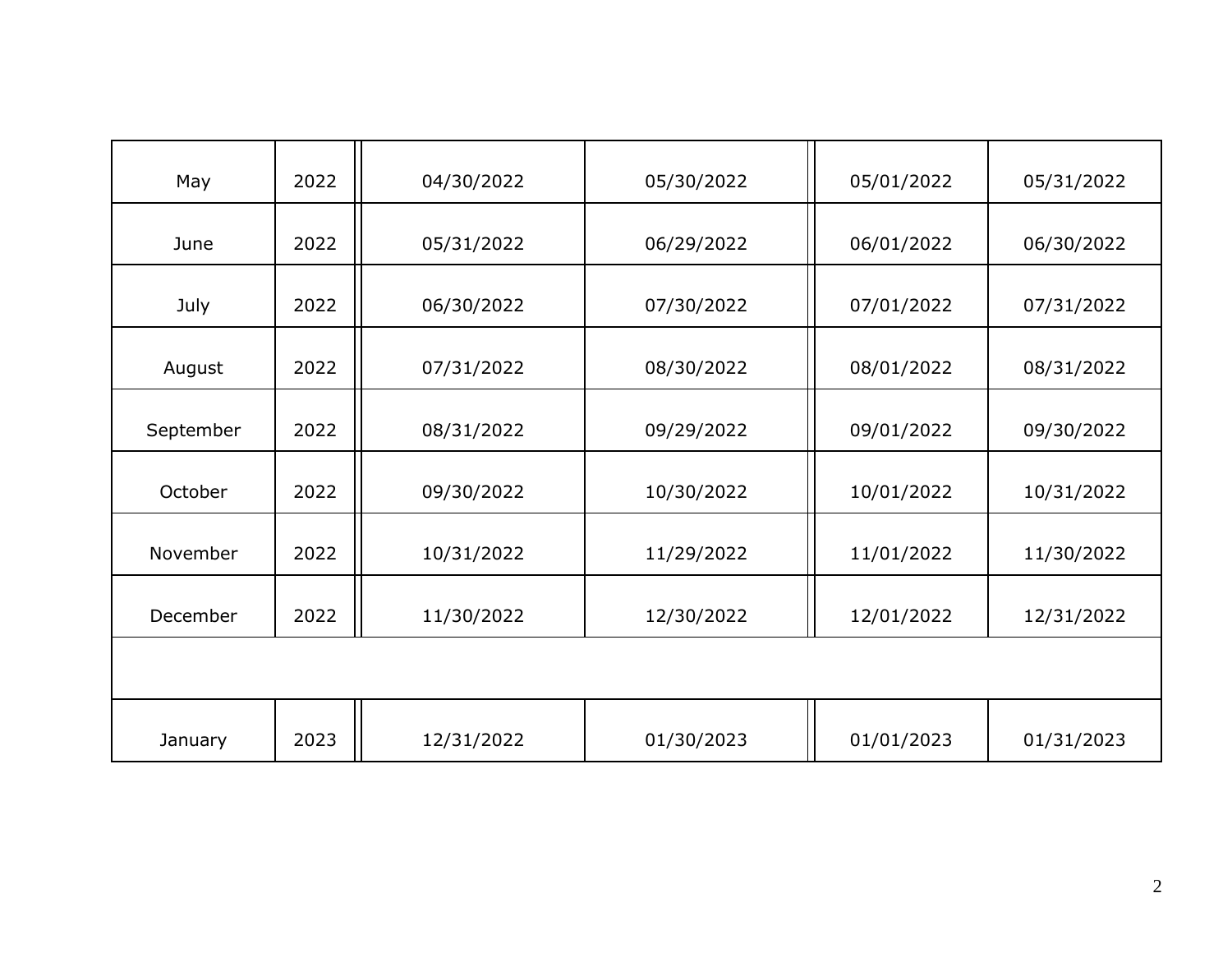| February  | 2023 | 01/31/2023 | 02/27/2023 | 02/01/2023 | 02/28/2023 |
|-----------|------|------------|------------|------------|------------|
| March     | 2023 | 02/28/2023 | 03/30/2023 | 03/01/2023 | 03/31/2023 |
| April     | 2023 | 03/31/2023 | 04/29/2023 | 04/01/2023 | 04/30/2023 |
| May       | 2023 | 04/30/2023 | 05/30/2023 | 05/01/2023 | 05/31/2023 |
| June      | 2023 | 05/31/2023 | 06/29/2023 | 06/01/2023 | 06/30/2023 |
| July      | 2023 | 06/30/2023 | 07/30/2023 | 07/01/2023 | 07/31/2023 |
| August    | 2023 | 07/31/2023 | 08/30/2023 | 08/01/2023 | 08/31/2023 |
| September | 2023 | 08/31/2023 | 09/29/2023 | 09/01/2023 | 09/30/2023 |
| October   | 2023 | 09/30/2023 | 10/30/2023 | 10/01/2023 | 10/31/2023 |
| November  | 2023 | 10/31/2023 | 11/29/2023 | 11/01/2023 | 11/30/2023 |